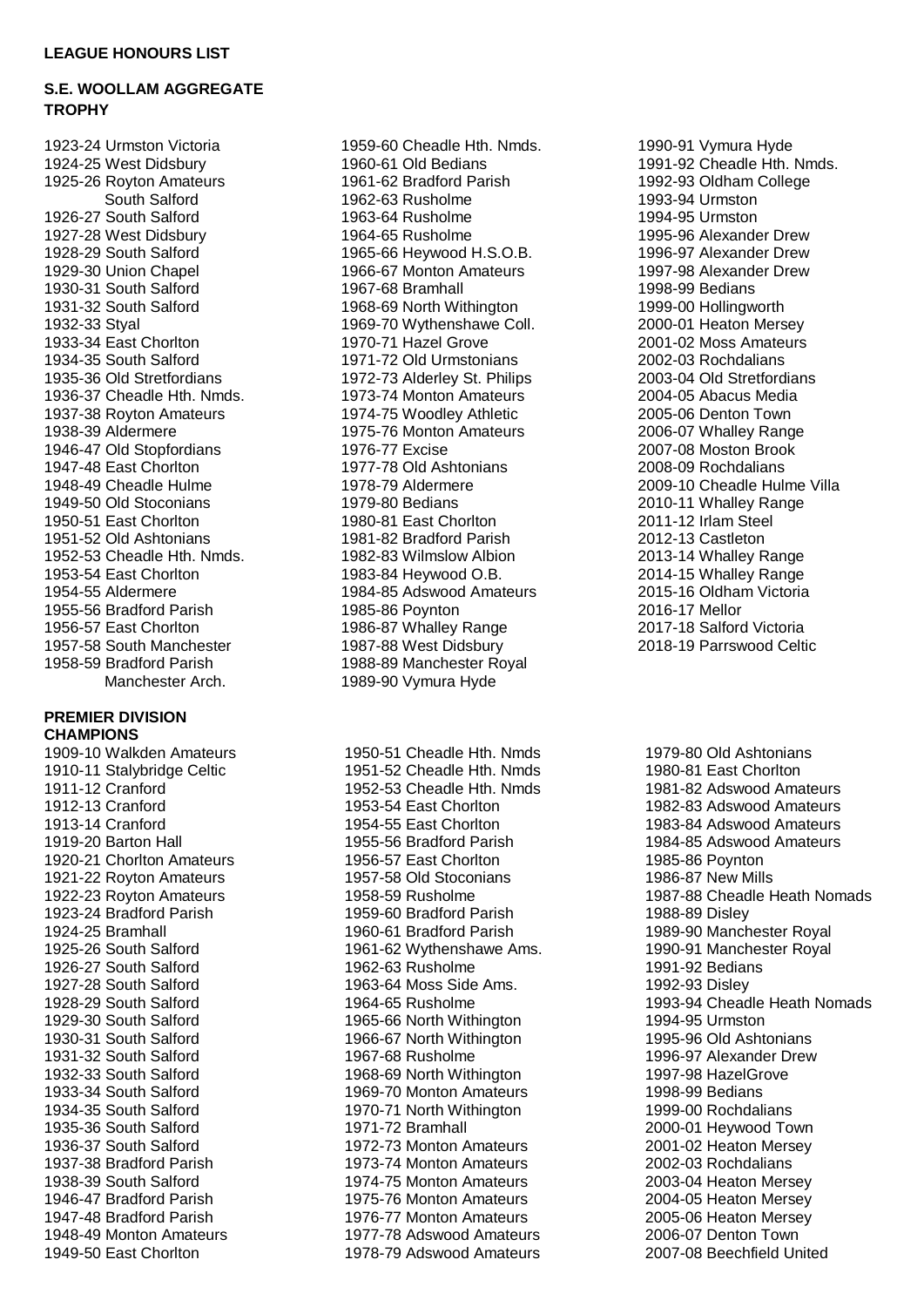-09 Whalley Range -10 Whalley Range -11 Whalley Range -12 Whalley Range - 1 3 Whalley Range - 1 4 Whalley Range -15 Rochdalians **DIVISION 1 CHAMPIONS**

 -28 Cheadle Hth. Nmds. -29 Chapelmoor -30 Monton Amateurs -31 Oldham S.S.O.B. -32 Stockport Grgns. -33 Denton R.S.O.B. -34 East Chorlton -35 Manchester E.C. -36 Old Stretfordians -37 Cheadle Hth. Nmds. -38 Royton Amateurs -39 Stockport Scnns. -47 Old Stopfordians -48 East Chorlton -49 Cheadle Hulme -50 Old Stoconians -51 Old Stretfordians -52 Old Ashtonians -53 Old Standians -54 Old Bedians -55 Aldermere -56 Old Ashtonians -57 Wythenshawe Ams. -58 South Manchester -59 Manchester Arch. -60 Old Stretfordians -61 Old Ashtonians

## **JUNIOR DIVISION CHAMPIONS**

 -22 Sale Juniors -23 Didsbury Juniors -24 South Salford -25 Chorlton Albion -26 Monton Amateurs -31 Denton R.S.O.B

 -32 Old Urmstonians -33 Old Urmstonians -34 Birchfields -35 Linotype & Co. App . -36 Hope A.F.C. -37 Stockport Coll. S.U. -38 Old Esconians -39 Woodbourne \*\*\*\*\*\*\*\*\*\*\*\*\*\*Old Stretfordians -51 Refuge Amateurs -52 More Society -53 Broadbottom -54 M/c Ship Canal Ams. -55 Wythenshawe Ams. -56 East Didsbury -57 Heywood G.S.O.B. -58 Prestwich Marg. -59 M/c Ship Canal Ams. -60 North Withington -61 Bramhall -62 Old Urmstonians

 -16 Rochdalians -17 Mellor 7 - 1 8 Moorside Rangers -19 Rochdalians

 -62 Bramhall -63 Old Stopfordians -64 Stockport Grgns. -65 North Withington -66 Old Standians -67 South Manchester -68 Heywood G.S.O.B. -69 Royton Amateurs -70 Cheadle Hth. Nmds. -71 Bradford Parish -72 Old Urmstonians -73 Hazel Grove -74 Old Stretfordians -75 Cheadle Hulme -76 Woodley Athletic -77 Gatley -78 Poynton -79 Old Ashtonians -80 Bedians -81 Old Stretfordians -82 Cheadle Hth. Nmds. -83 Wilmslow Albion -84 Monton Amateurs -85 New Mills -86 Woodley S.C. -87 Mellor -88 Old Stopfordians -89 West Didsbury -90 Heaton Mersey

 -91 Vymura Hyde -92 Pendle -93 Cheadle Hulme -94 Urmston -95 Fletcher Bolton -96 Alexander Drew -97 Vymura Hyde -98 Heywood Town -99 Hooley Bridge Celtic -00 Wardle -01 Heaton Mersey -02 Moss Amateurs -03 Old Standians -04 Newton Heath -05 Abacus Media -06 Salford Victoria -07 Old Trafford -08 Moston Brook -09 Govan Athletic -10 Cheadle Hulme Villa -11 Chorltonians -12 Irlam Steel -13 Gorse Hill -14 Boothstown -15 Gorse Hill -16 Tintwistle Athletic -17 Moorside Rangers -18 Waterloo

-19 Dom Doyle

#### **DIVISION 2 CHAMPIONS**

 -63 Adswood Amateurs -64 Gatley

 -65 Flixton -66 Heywood H.S.O.B. -67 Egerton Park O.B. -68 Bramhall -69 Old Traffordians -70 W. Wythenshawe C. -71 Poynton -72 Oldham H.S.O.B. -73 Birch Vale & Thnst. -74 Mantact -75 Woodley Athletic -76 Gatley -77 Excise -78 Old Ashtonians -79 Aldermere -80 Cheadle Hth. Nmds. -81 United Man. Hosp.

 -82 Bluecoat School O.B. -83 Stand Athletic -84 Stockport Georgians -85 Heaton Mersey -86 Mellor -87 Whalley Range -88 West Didsbury -89 Gatley -90 Vymura Hyde -91 Old Stretfordians -92 Fletcher Bolton -93 Urmston -94 Oldham Victoria -95 Alexander Drew -96 Oldham Albion -97 Clarksfield St. Edw. -98 Stretford Victoria -99 Romiley -00 Hollingworth -01 Moss Amateurs 1 -02 Old Stretfordians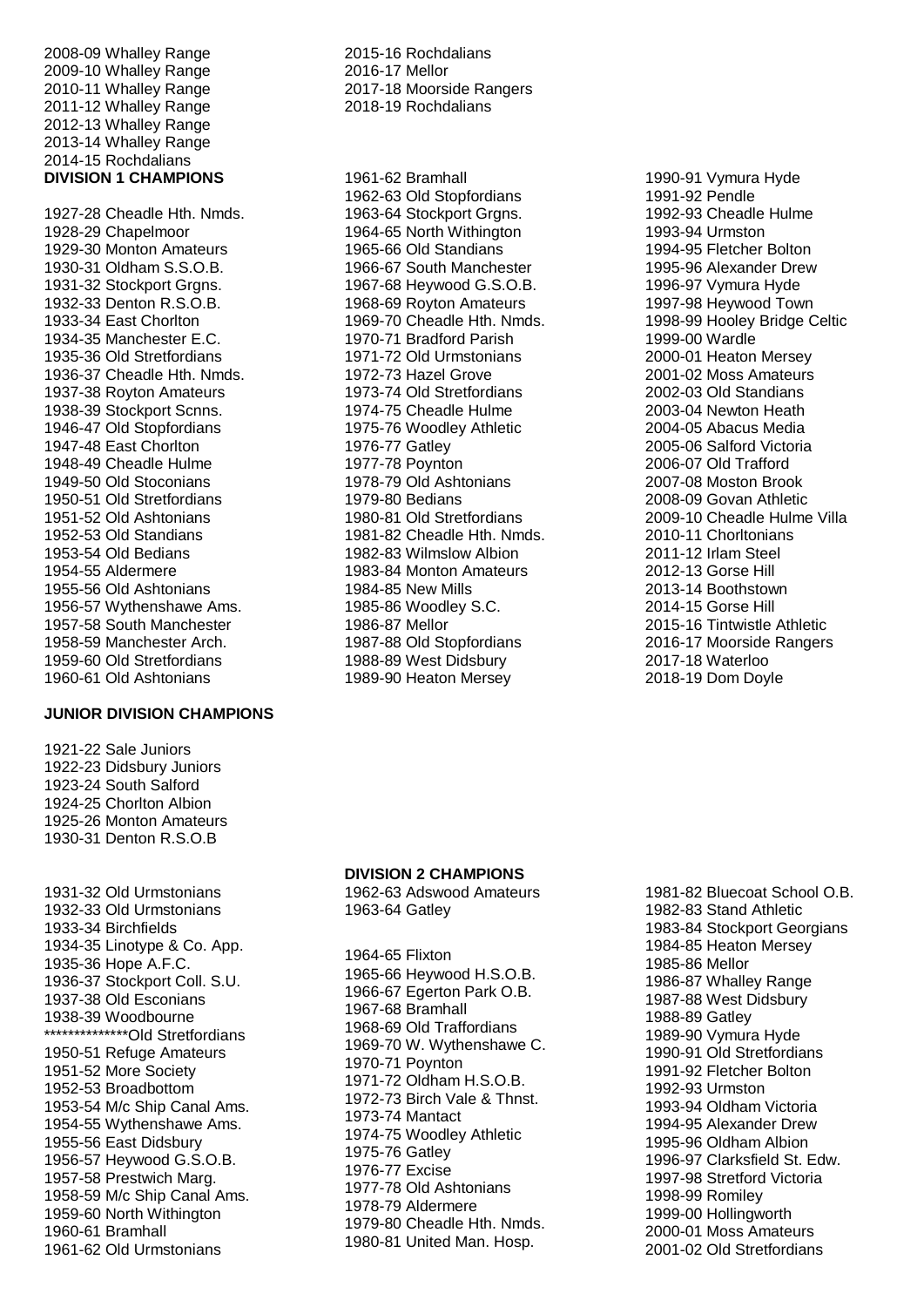2002-03 Fletcher Moss Rangers 2003-04 Old Trafford 2004-05 Salford Victoria 2005-06 Irlam Steel 2006-07 Whalley Range 2007-08 Govan Athletic

## **DIVISION 3 CHAMPIONS**

2010-11 Fletcher Moss Rangers 2011-12 Boothstown

## **DIVISION A CHAMPIONS**

1910-11 Walkden Amateurs 1911-12 Old Trafford Js. 1912-13 Refuge Amateurs 1913-14 Bramhall

1929-30 Union Chapel 1930-31 South Salford 1931-32 Styal 1932-33 Royton

## **DIVISION A CHAMPIONS**

1948-49 Bradford Parish 1949-50 Cheadle Hth. Nmds. 1950-51 East Chorlton 1951-52 East Chorlton 1952-53 Cheadle Hth. Nmds. 1953-54 East Chorlton 1954-55 Bradford Parish 1955-56 Bradford Parish 1956-57 East Chorlton 1957-58 East Chorlton 1958-59 East Chorlton 1959-60 East Chorlton 1960-61 Wythenshawe Ams. 1961-62 Bradford Parish 1962-63 Rusholme 1963-64 Rusholme 1964-65 Rusholme 1965-66 Wythenshawe Ams. 1966-67 East Chorlton 1967-68 East Chorlton 1968-69 East Chorlton 1969-70 Wythenshawe Ams. 1970-71 North Withington 1971-72 Moss Side

1948-49 Old Stoconians 1949-50 Old Stoconians 1950-51 Old Ashtonians 1951-52 Old Ashtonians 1952-53 Old Standians 1953-54 Aldermere 1954-55 Aldermere 1955-56 Old Standians 1956-57 Wythenshawe Ams. 1957-58 Cheadle Hulme 1958-59 Cheadle Hulme 1959-60 Cheadle Hth. Nmds. 2008-09 Hattersley 2009-10 Deans 2010-11 Bedians Reserves 2011-12 Ardwick 2012-13 Castleton 2013-14 Old Trafford

2012-13 Spurley Hey Res 2013-14 High Lane 2014-15 Deans 2015-16 Chorltonians Town

1920-21 Urmston Victoria 1921-22 Styal 1922-23 Bradford Parish 1923-24 Urmston Victoria 1924-25 South Salford

## **DIVISION A & B CHAMPIONS**

1933-34 East Chorlton Aldermere 1934-35 Cheadle Hth. Nmds. 1935-36 Old Stretfordians 1936-37 West Manchester

1972-73 Bradford Parish 1973-74 Monton Amateurs 1974-75 Monton Amateurs 1975-76 Monton Amateurs 1976-77 Monton Amateurs 1977-78 Old Standians 1978-79 Adswood Amateurs 1979-80 Woodley Athletic 1980-81 East Chorlton 1981-82 Disley 1982-83 Cheadle Hth. Nmds 1983-84 Heywood O.B. 1984-85 Adswood Amateurs 1985-86 Heywood O.B. 1986-87 United M/c Hospitals 1987-88 Heywood O.B. 1988-89 Manchester Royal 1989-90 Manchester Royal 1990-91 Manchester Royal 1991-92 Vymura Hyde 1992-93 Hooley Bridge Celtic 1993-94 Old Ashtonians 1994-95 Old Ashtonians 1995-96 Vymura Hyde

## **DIVISION B CHAMPIONS**

1960-61 Old Bedians 1961-62 Old Bedians 1962-63 Styal 1963-64 North Withington 1964-65 West Didsbury 1965-66 Old Ashtonians 1966-67 Monton Amateurs 1967-68 Royton Amateurs 1968-69 Bramhall 1969-70 Cheadle Hth. Nmds. 1970-71 Old Urmstonians 1971-72 Old Urmstonians

2014-15 High Lane 2015-16 Whalley Range Reserves 2016-17 Mellor Res 2017-18 Chorltonians Res 2018-19 Newton

2016-17 Didsbury Res

2017-18 Dom Doyle 208-19 Radclyffe AFC

1925-26 Mottram Amateurs 1926-27 Longsight 1927-28 Royton Amateurs 1928-29 South Salford

1937-38 Bradford Parish 1938-39 Bradford Parish 1946-47 Rusholme 1947-48 East Chorlton

1996-97 Bedians 1997-98 Alexander Drew 1998-99 Bedians 1999-00 Old Ashtonians 2000-01 Denton Town 2001-02 Denton Town 2002-03 Rochdalians 2003-04 Rochdalians 2004-05 Rochdalians 2005-06 Denton Town 2006-07 Rochdalians 2007-08 South Manchester 2008-09 Rochdalians 2009-10 Rochdalians 2010-11 Deans Reserves 2011-12 Spurley Hey Res 2012-13 Ardwick Reserves 2013-14 Parrs Wood Celtic Res 2014-15 Salford Victoria Res 2015-16 Salford Victoria Res 2016-17 Hollingworth 2017-18 Stoconians Res 2018-19 Chadderton Cott

1972-73 Poynton 1973-74 Old Stretfordians 1974-75 Birch Vale 1975-76 Woodley Athletic 1976-77 Old Stoconians 1977-78 Mantact 1978-79 Aldermere 1979-80 East Chorlton 1980-81 Disley 1981-82 Bradford Parish 1982-83 Wilmslow Albion 1983-84 Hooley Bridge Celtic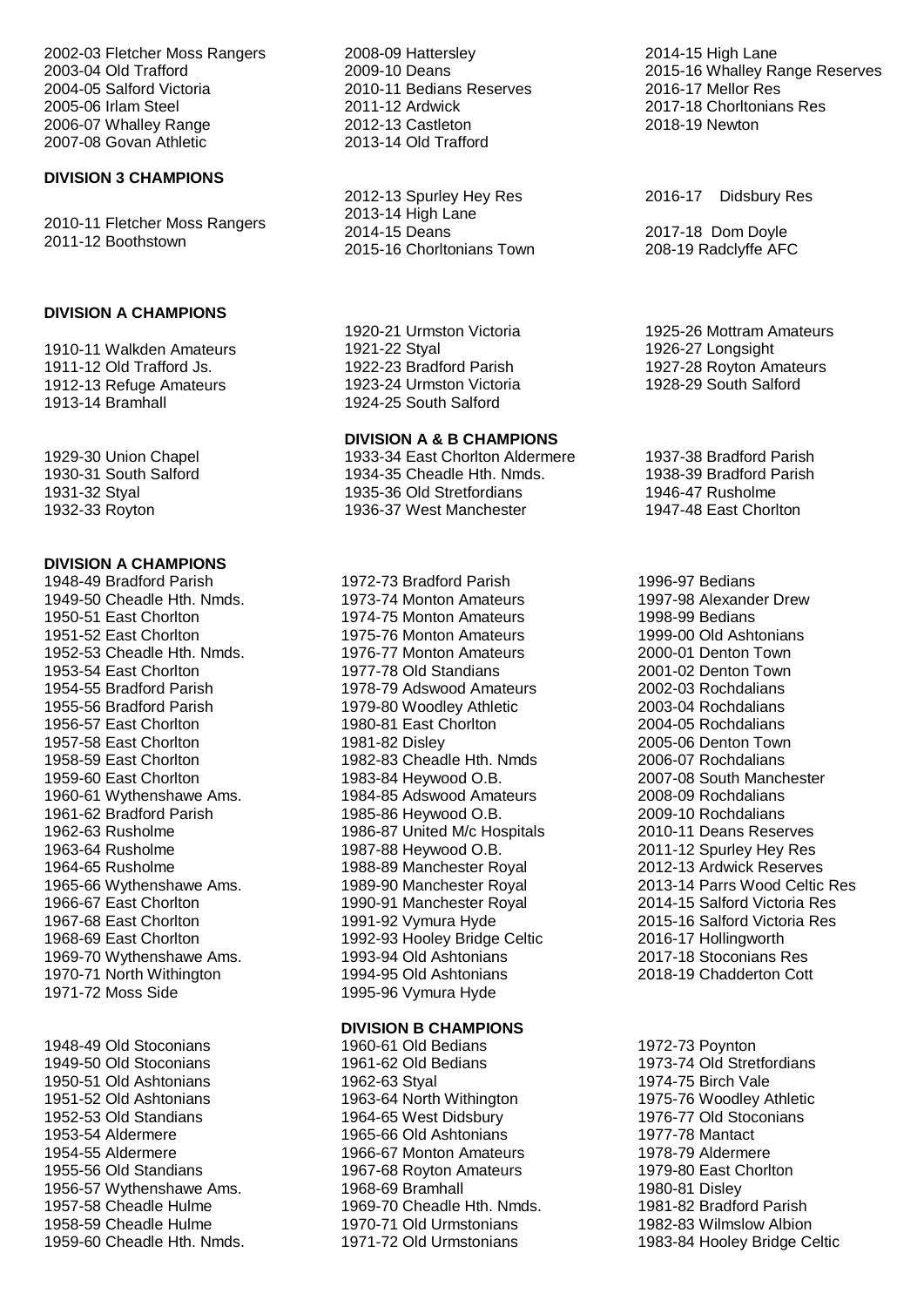- 1984-85 Bluecoat School O.B. 1985-86 Cheadle Hulme 1986-87 Whalley Range 1987-88 West Didsbury 1988-89 Bradford Parish 1989-90 West Didsbury 1990-91 Vymura Hyde 1991-92 Pendle 1992-93 Old Stoconians 1993-94 Romiley 1994-95 Urmston 1995-96 Old Stretfordians
- 1955-56 East Didsbury 1956-57 Old Urmstonians 1957-58 Cepea Amateurs 1958-59 North Withington 1959-60 Styal 1960-61 Davyhulme Hartford 1961-62 Offerton 1962-63 Adswood Amateurs 1963-64 Hazel Grove. 1964-65 Heywood H.S.O.B. 1965-66 Heywood H.S.O.B. 1966-67 Egerton Park O.B. 1967-68 Bramhall 1968-69 Birch Vale & Thnst. 1969-70 W. Wythenshawe C. 1970-71 Hazel Grove 1971-72 Old Stopfordians 1972-73 Alderley St. Philips 1973-74 Aldermere 1974-75 Woodley Athletic 1975-76 Excise 1976-77 Excise

#### **DIVISION D CHAMPIONS**

1955-56 Bradford Parish 1956-57 Old Ashtonians 1957-58 Old Stoconians 1958-59 Old Ashtonians 1959-60 Old Stoconians 1960-61 Bramhall 1961-62 Bramhall 1962-63 Cheadle Hulme 1963-64 Old Flixtonians 1964-65 Cheadle Hulme 1965-66 Wythenshawe Ams. Cheadle Hulme 1966-67 Old Stoconians 1967-68 Old Stoconians 1968-69 Old Stretfordians 1969-70 Old Stretfordians 1970-71 Bramhall 1971-72 Bramhall 1972-73 Heywood H.S.O.B. 1973-74 Old Stretfordians

1974-75 Monton Amateurs

1971-72 Heywood H.S.O.B. 1972-73 West Flixton 1973-74 Aldermere 1974-75 Poynton 1975-76 Old Standians

1996-97 Alexander Drew 1997-98 Dukinfield Amateurs 1998-99 Stretford Victoria 1999-00 Denton Town 2000-01 Hollingworth 2001-02 Hooley Bridge Celtic 2002-03 Old Trafford 2003-04 Old Stretfordians 2004-05 Hazel Grove 2005-06 Newton Heath 2006-07 Norris Villa 2007-08 Moston Brook

## **DIVISION C CHAMPIONS**

1977-78 Aldermere 1978-79 United Man. Hosps. 1979-80 Old Stretfordians 1980-81 Old Cestrians 1981-82 Stand Athletic 1982-83 Hooley Bridge Celtic 1983-84 Stockport Georgians 1984-85 Littlemoor 1985-86 Whalley Range 1986-87 Littlemoor 1987-88 Parrswood Celtic 1988-89 Disley 1989-90 Vymura Hyde 1990-91 Oldham H.S.O.B 1991-92 Manchester Y.M.C.A. 1992-93 Oldham College 1993-94 Urmston 1994-95 Alexander Drew 1995-96 Gatley 1996-97 Irlam and Cadishead 1997-98 Old Ashtonians 1998-99 Wardle

1975-76 Heywood H.S.O.B. 1976-77 Old Standians 1977-78 Old Stoconians 1978-79 Bedians 'A' 1979-80 Wythenshawe Coll. 1980-81 Bedians 'A' 1981-82 Old Ashtonians 'A' 1982-83 Wilmslow Albion 1983-84 Bedians 'A' 1984-85 Adswood Amateurs 1985-86 Bedians 'A' 1986-87 Heywood O.B. 'A' 1987-88 Bedians 'A' 1988-89 Bedians 'A' 1989-90 Heywood O.B. 'A' 1990-91 Manchester Royal 'A' 1991-92 Manchester Royal 'A' 1992-93 Old Ashtonians 'A' 1993-94 Old Ashtonians 'A' 1994-95 Bedians 'A'

1995-96 Old Ashtonians 'A' 1996-97 Old Ashtonians 'A' 1997-98 Bedians 'A' **DIVISION E CHAMPIONS** 1976-77 Mantact 1977-78 Hazel Grove 1978-79 Old Stretfordians 1979-80 Wilmslow Albion 1980-81 Disley

2008-09 Alkrington Dynamoes 2009-10 Alkrington Dynamoes 2010-11 Hooley Bridge Celtic res 2011-12 Irlam Steel Res 2012-13 Staly Lions 2013-14 Whalley Range 3rd 2014-15 Aldermere 2015-16 Signol Athletic Reserves 2016-17 Abacus Media Res 2017-18 Salford Vics Res 2018-19 AFC Stockport

1999-00 Hollingworth 2000-01 Hollingworth Old Boys 2001-02 Heaton Mersey 2002-03 Spurley Hey 2003-04 Fletcher Moss Rangers 2004-05 Norris Villa 2005-06 Whalley Range 2006-07 Burnage Metro 'A' 2007-08 Alkrington Dynamoes 2008-09 Old Stretfordians 2009-10 Cheadle Hulme Villa 2010-11 Parrswood Celtic Res 2011-12 Mellor 3rd 2012-13 Whalley Range 3rds 2013-14 Salford Victoria Res 2014-15 Chorltonians Town 2015-16 Chorltonians Rovers 2016-17 Moorside Rangers Res 2017-18 Radclyffe AFC 2018-19 Deans FC

1998-99 South Manchester 'A' 1999-00 Hazel Grove 'A' 2000-01 Oldham Albion 'A' 2001-02 Bedians 'A' 2002-03 Gatley 'A' 2003-04 Bedians 'A' 2004-05 Denton Town 'A' 2005-06 Burnage Metro 'A' 2006-07 Bedians 'B' 2007-08 Beechfield United 2008-09 Bedians 'A' 2009-10 Bedians 'A' 2010-11 Fletcher Moss Res 2011-12 Moston Brook 3rd 2012-13 Tintwistle Athletic Res 2013-14 Moorside Rangers Res 2014-15 Tintwistle Athletic 3rd 2015-16 Hillgate 2016-17 Bedians 3rd 2017-18 Stoconians 4th

1981-82 Mellor 1982-83 Bedians 'B' 1983-84 Old Ashtonians 'B' 1984-85 Old Standians 'B'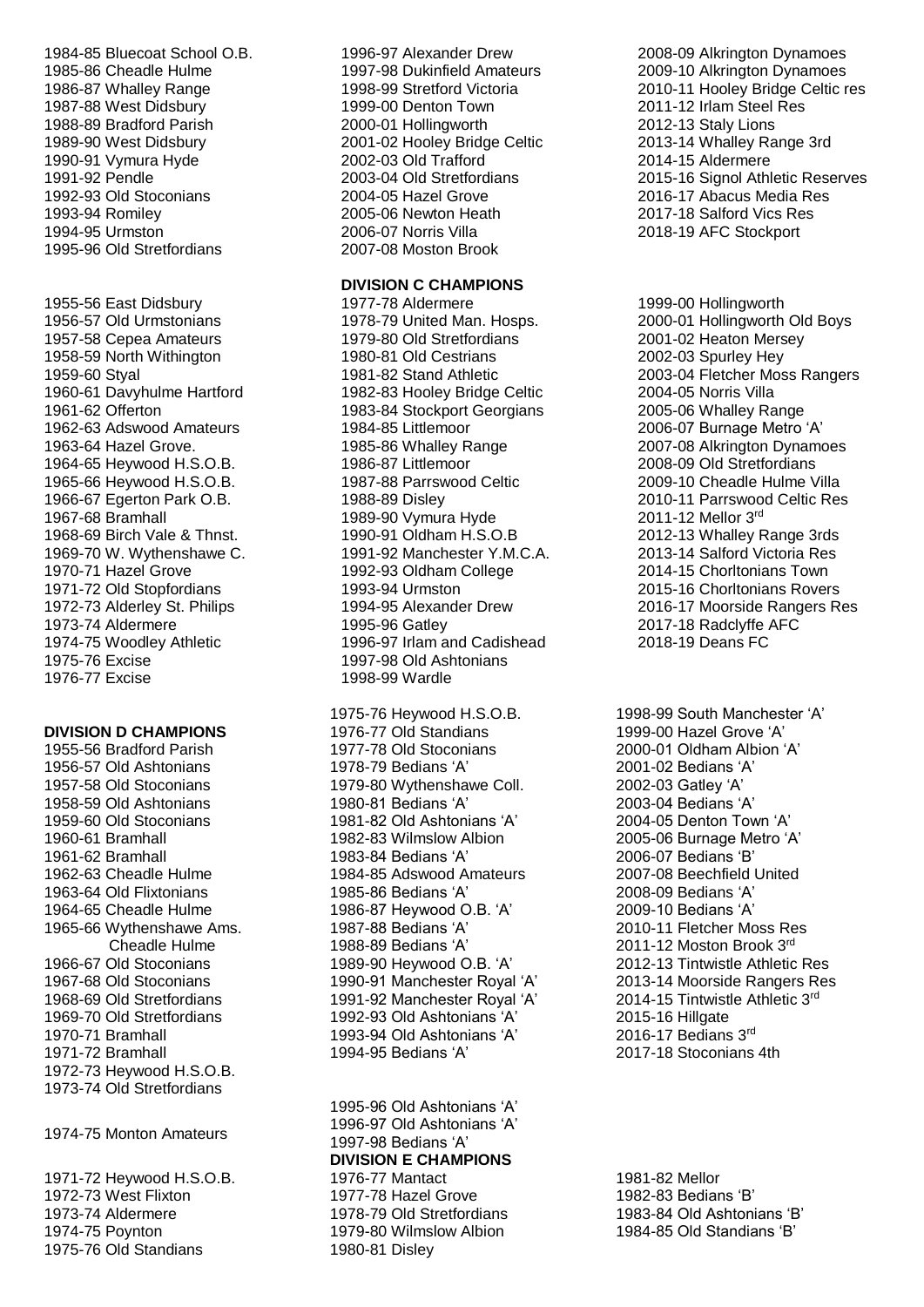1985-86 Old Standians 'B' 1986-87 Bedians 'B' 1987-88 Bedians 'B' 1988-89 Manchester Royal 1989-90 West Didsbury 1990-91 Vymura Hyde 'B' 1991-92 Mellor 'A' 1992-93 Cheadle Hth Nomads 1993-94 Oldham Albion 'A' 1994-95 Old Stretfordians 1995-96 Old Chorltonians 'A'

1991-92 Manchester Royal 'B' 1992-93 Bedians 'B' 1993-94 Old Ashtonians 'B' 1994-95 Vymura Hyde 'B' 1995-96 Vymura Hyde 'B' 1996-97 Moston Brook H.S.O.B. '

#### **DIVISION G CHAMPIONS** 1999-00 Old Standians 'C'

## **U18 DIVISION CHAMPIONS**

2007-08 FC Tintwistle Villa

1912-13 Manchester Extern. 1913-14 Chorlton St. Ags. 1920-21 Chorlton Amateurs 1921-22 Aldermere 1922-23 Bradford Parish 1923-24 Bradford Parish 1924-25 Urmston Victoria 1925-26 Old Trafford St. John. 1926-27 West Didsbury 1927-28 South Salford 1928-29 Royton Amateurs 1929-30 South Manchester 1930-31 South Salford 1931-32 South Salford 1932-33 South Salford 1933-34 South Salford 1934-35 South Salford 1935-36 South Salford 1936-37 Aldermere 1937-38 Bradford Parish 1938-39 South Salford 1946-47 Cheadle Hulme 1947-48 Aldermere 1948-49 East Chorlton 1949-50 Bradford Parish 1950-51 East Chorlton 1951-52 Old Stretfordians 1952-53 Cheadle Hth. Nmds. 1953-54 Cheadle Hth. Nmds. 1954-55 Rusholme 1955-56 East Chorlton 1956-57 Stockport Grgns. 1957-58 Wythenshawe Ams. 1958-59 South Manchester 1959-60 East Didsbury 1960-61 Wythenshawe Ams. 1961-62 Bradford Parish 1962-63 East Chorlton

1996-97 Old Stoconians 'B' 1997-98 Irlam & Cadishead 1998-99 Old Standians 'B' 1999-00 Old Standians 'B' 2000-01 Romiley 'A' 2001-02 Wardle 'A' 2002-03 Burnage Metro 'B' 2003-04 Salford Victoria 'A' 2004-05 Mellor 'A' 2005-06 West Didsbury 'B' 2006-07 Beechfield United 'B'

## **DIVISION F CHAMPIONS**

1997-98 Old Ashtonians 'B' 1998-99 Old Ashtonians 'B' 1999-00 Old Ashtonians 'B' 2000-01 Cheadle Hulme 'C' 2001-02 Old Trafford 2002-03 Salford Victoria 'A'

## **RHODES CUP WINNERS**

1937-38 Bradford Parish 1938-39 South Salford 1946-47 Cheadle Hulme 1947-48 Aldermere 1948-49 East Chorlton 1949-50 Bradford Parish 1950-51 East Chorlton 1951-52 Old Stretfordians 1952-53 Cheadle Hth. Nmds. 1953-54 Cheadle Hth. Nmds. 1954-55 Rusholme 1955-56 East Chorlton 1956-57 Stockport Grgns. 1957-58 Wythenshawe Ams. 1958-59 South Manchester 1959-60 East Didsbury 1960-61 Wythenshawe Ams. 1961-62 Bradford Parish 1962-63 East Chorlton 1963-64 Moss Side Ams 1964-65 Bradford Parish 1965-66 Bradford Parish 1966-67 Davyhulme Hartford 1967-68 East Chorlton 1968-69 North Withington 1969-70 West Didsbury 1970-71 Moss Side Ams 1971-72 Wythenshawe Ams 1972-73 Bramhall 1973-74 Old Standians 1974-75 Monton Amateurs 1975-76 Adswood Ams 1976-77 Woodley Athletic 1976-77 Woodley Athletic 1977-78 Woodley Athletic 1978-79 No competition 1979-80 Adswood Ams 1980-81 Heywood Old Boys

2007-08 AFC Oldham 2005 2008-09 Deans 2009-10 Deans 2010-11 Ardwick Res 2011-12 Alkrington Dynamos Res 2012-13 Hillgate 2013-14 Salford Victoria 3rd 2014-15 Signol Athletic Res 2015-16 Oldham Victoria Reserves

2003-04 Salford Victoria 'B' 2004-05 W.Didsbury & Chorlton 'B' 2005-06 Cheadle Hulme 'B 2010-11 Bedians 'B' 2011-12 Moston Brook 4<sup>th</sup> 2012-13 Bedians 4th

1981-82 Bradford Parish 1982-83 Heywood Old Boys 1983-84 Adswood Ams 1984-85 Adswood Ams 1985-86 Mellor 1986-87 Mellor 1987-88 United M/c Hospitals 1988-89 Disley 1989-90 Heaton Mersey 1990-91 Disley 1991-92 Old Stopfordians 1992-93 Disley 1993-94 Heaton Mersey 1994-95 Urmston 1995-96 Denton Town 1996-97 Urmston 1997-98 Bedians 1998-99 Bedians 1999-00 Old Ashtonians 2000-01 No Competition 2001-02 Moss Amateurs 2002-03 Hazel Grove 2003-04 Salford Beechfield Utd 2004-05 Oldham Albion 2005-06 Heaton Mersey 2006-07 Denton Town 2007-08 Hollingworth OB 2008-09 Whalley Range 2009-10 Chorltonians 2010-11 Old Trafford 2011-12 Mellor 2012-13 AFC Oldham 2013-14 Rochdalians 2014-15 Mellor 2015-16 Whalley Range 2016-17 Mellor 2017-18 High lane 2018-19 Salford Victoria

#### **WRAY CUP WINNERS**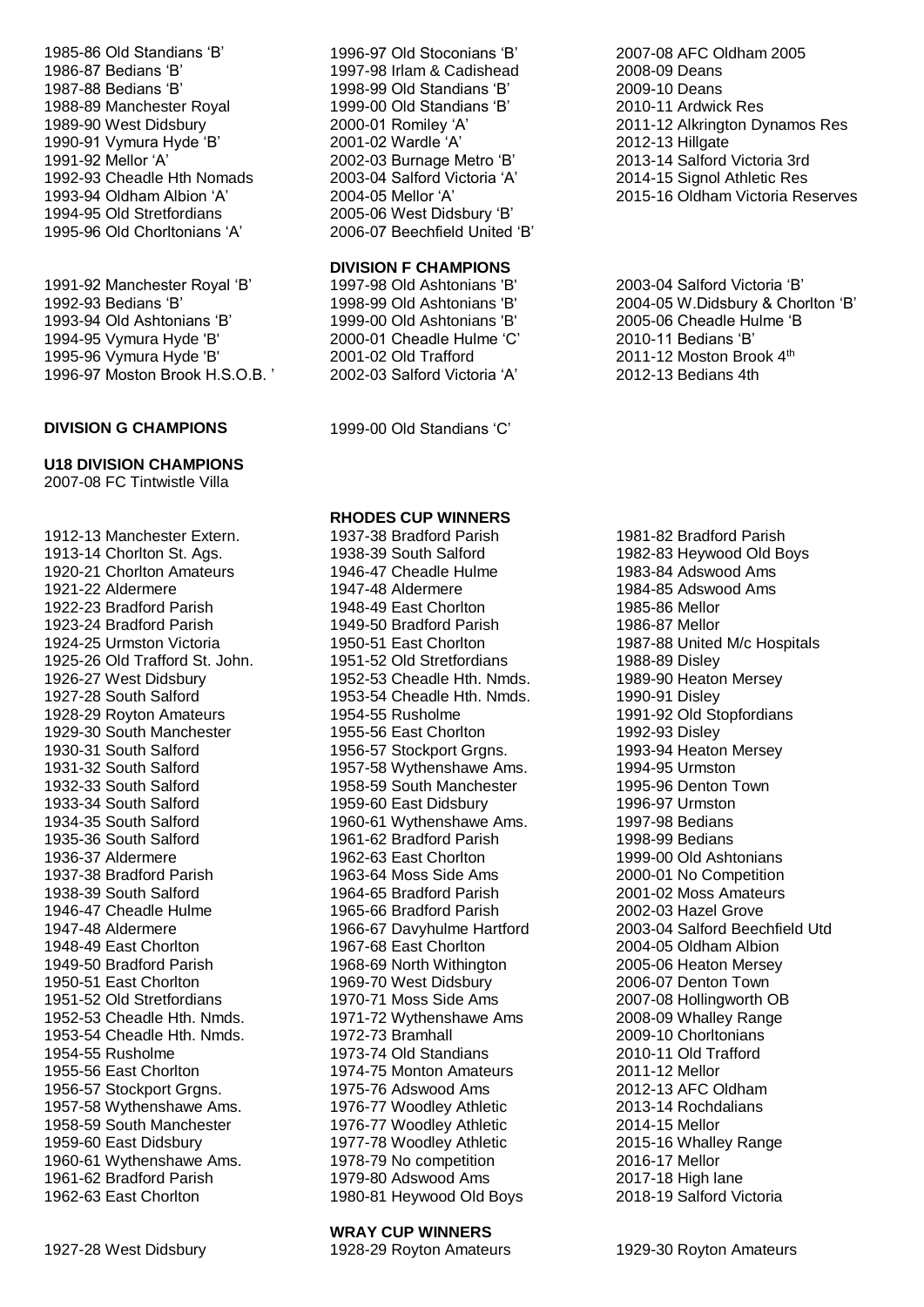1930-31 South Salford 1931-32 Heald Green 1932-33 Rusholme 1933-34 East Chorlton 1934-35 Denton R.S.O.B. 1935-36 South Salford 1936-37 Bradford Parish 1937-38 Royton Amateurs 1938-39 West Didsbury 1946-47 Bradford Parish 1947-48 West Didsbury 1948-49 Old Stoconians 1949-50 East Chorlton 1950-51 Old Ashtonians 1951-52 Monton Amateurs 1952-53 Bradford Parish 1953-54 Bradford Parish 1954-55 Bradford Parish 1955-56 Wythenshawe Ams. 1956-57 East Chorlton 1957-58 Cheadle Hulme 1958-59 East Chorlton 1959-60 Royton Amateurs 1960-61 East Chorlton 1961-62 Bradford Parish 1962-63 No Competition 1963-64 Rusholme 1964-65 Monton Amateurs 1965-66 East Chorlton

1947-48 Monton Amateurs 1948-49 East Chorlton 1949-50 Cheadle Hulme 1950-51 No Competition 1951-52 Cheadle Hulme 1952-53 Rusholme 1953-54 East Chorlton 1954-55 East Chorlton 1955-56 Bradford Parish 1956-57 Old Stoconians 1957-58 South Manchester 1958-59 Aldermere 1959-60 Wythenshawe Ams. 1960-61 Bradford Parish 1961-62 East Chorlton 1962-63 No Competition 1963-64 North Withington 1964-65 Rusholme 1965-66 Heywood H.S.O.B. 1966-67 North Withington 1967-68 Rusholme 1968-69 Monton Amateurs 1969-70 Bramhall 1970-71 North Withington 1971-72 Rusholme

1999-00 Bedians 2000-01 No Competition 2001-02 No Competition 2002-03 Old Ashtonians 2003-04 Old Stretfordians 2004-05 Burnage Metro

1966-67 Bradford Parish 1967-68 East Chorlton 1968-69 Davyhulme Hartford 1969-70 Wythenshawe Ams. 1970-71 Wythenshawe Ams. 1971-72 Cheadle Hth. Nmds. 1972-73 Moss Side Ams. 1973-74 Monton Amateurs 1974-75 Monton Amateurs 1975-76 Heywood H.S.O.B. 1976-77 Adswood Amateurs 1977-78 Old Standians 1978-79 No Competition 1979-80 Woodley Athletic 1980-81 East Chorlton 1981-82 Wilmslow Albion 1982-83 Poynton 1983-84 Heywood O.B. 1984-85 Heywood O.B. 1985-86 Heywood O.B. 1986-87 United M/c Hospitals 1987-88 Woodley S.C. 1988-89 Manchester Royal 1989-90 Mantact 1990-91 Bradford Parish 1991-92 Mellor 1992-93 South Manchester 1993-94 Bedians 1994-95 Urmston

## **WHITEHEAD CUP WINNERS**

1972-73 Adswood Amateurs 1973-74 South Manchester 1974-75 Royton Amateurs 1975-76 Aldermere 1976-77 West Didsbury 1977-78 Old Stoconians 1978-79 No Competition 1979-80 Woodley Athletic 1980-81 Excise 1981-82 No Competition 1982-83 No Competition

#### **As 3rd XI's Competition**

1983-84 Adswood Amateurs 1984-85 Adswood Amateurs 1985-86 Old Standians 1986-87 Old Standians 1987-88 Heywood O.B. 1988-89 Manchester Royal 1989-90 Manchester Royal 1990-91 Manchester Royal 1991-92 Manchester Royal 1992-93 Bedians 1993-94 Oldham Albion 'A' 1994-95 Aldermere 'A' 1995-96 Bedians 'A'

#### **John Wallis Veterans Cup Competition**

2005-06 Burnage Metro 2006-07 Bedians 2007-08 Old Stretfordians 2008-09 Bedians 2009-10 Burnage 2010-11 Old Ashtonians

1995-96 Metro 1996-97 Alexander Drew 1997-98 Alexander Drew 1998-99 Old Ashtonians 1999-00 Bedians 2000-01 No Competition 2001-02 Old Trafford 2002-03 Rochdalians 2003-04 Spurley Hey 2004-05 Denton Town 2005-06 South Manchester 2006-07 Hazel Grove 2007-08 Denton Town 2008-09 No competition 2009-10 Mellor 2010-11 Ardwick 2011-12 Ardwick 2012-13 Ardwick 2013-14 Old Ashtonians Res 2014-15 Mellor Reserves 2015-16 Whalley Range Reserves

#### **As Div 2 and 3 Competition**

2016-17 Mellor Res 2017-18 Dom Doyle 2018-19 Radclyffe AFC

1996-97 Hooley Bridge Celtic 1997-98 Bedians 'A' 1998-99 Old Ashtonians 'A' 1999-00 Old Ashtonians 'A' 2000-01 No Competition 2001-02 Hooley Bridge Celtic 2002-03 Aldermere 'A' 2003-04 Romiley 2004-05 Denton Town 'A' 2005-06 Bedians 'A' 2006-07 Hooley Bridge Celtic 'A' 2007-08 Beechfield 2008-09 Mellor 2009-10 Irlam Steel 'A' 2010-11 Mellor 'A' 2011-12 Moston Brook 2012-13 Moston Brook 2013-14 Whalley Range 3rd 2014-15 Old Stretfordians 3rds 2015-16 Chorltonians Town

#### **As Div A and B Competition**

2016-17 Whalley Range 3rd 2017-18 Hargreaves 2018-19 Chadderton Cott

2011-12 Old Stretfordians 2012-13 No competition 2013-14 Old Stretfordians 2014-15 Old Stretfordians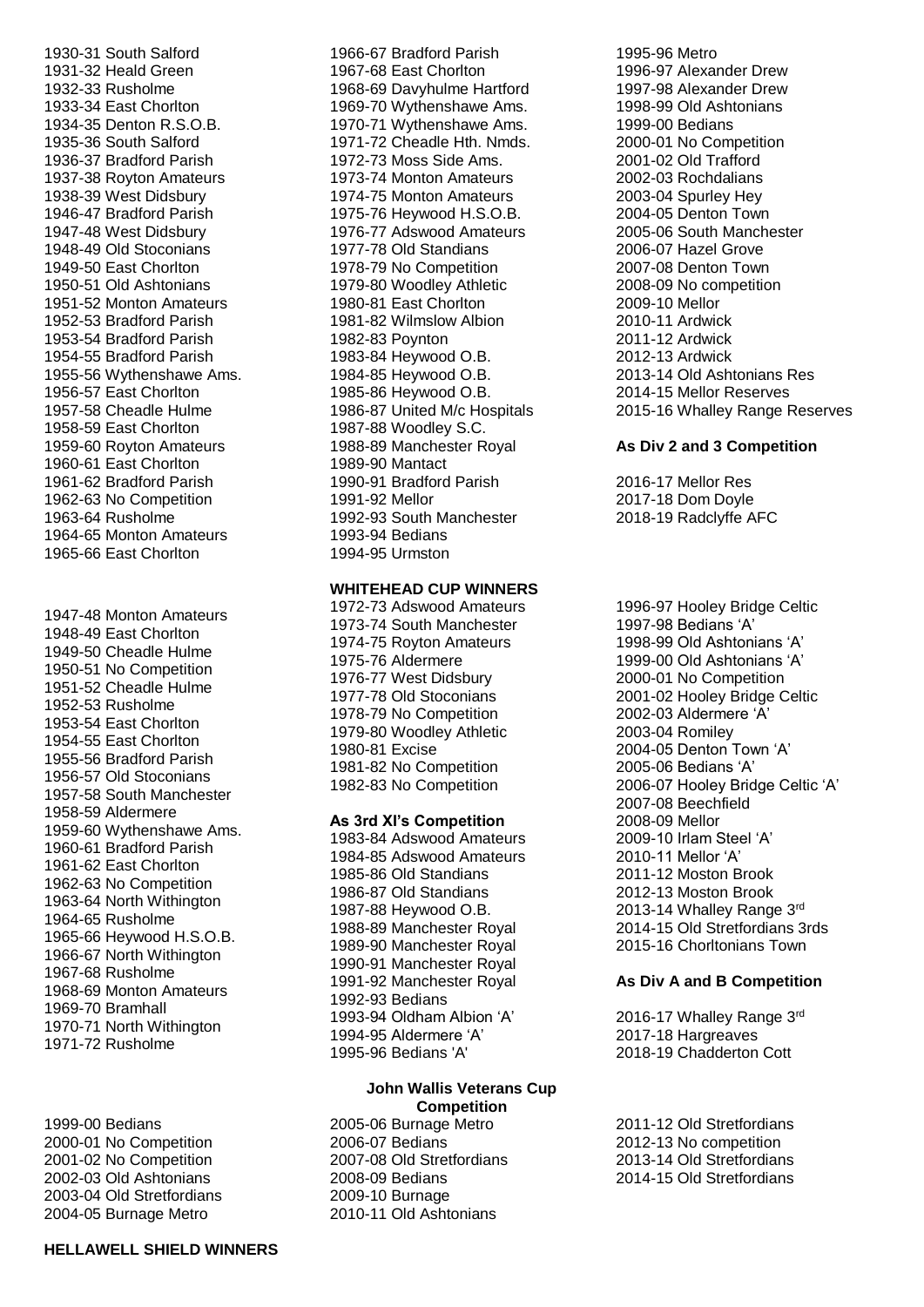## **As Junior Division**

**Competition** 1921-22 Hullard 1922-23 South Salford 1923-24 South Salford 1924-25 South Salford 1925-26 Bradford Parish

#### **As 3rd Division Hospitals Competition**

1933-34 Nat. Prov. Bank 1934-35 C.C. Bradford C.L.B. 1935-36 Hope A.F.C. 1936-37 Shawcross Old Colls 1937-38 Woodbourne 1938-39 Timperley Amateurs

## **As Division 3 Competition**

1950-51 More Society 1951-52 More Society 1952-53 Mantact 1953-54 M/c. Ship Can. Ams. 1954-55 Wythenshawe Ams.

#### **As 3rd XI's Competition**

1955-56 Bradford Parish 1956-57 Bradford Parish 1957-58 Aldermere 1958-59 Old Standians 1959-60 Cheadle Hulme 1960-61 Cheadle Hulme

1971-72 Adswood Amateurs 1974-75 Woodley S.C. 1975-76 Adswood Amateurs 1976-77 Old Stoconians

## **MACCLESFIELD SENIOR CUP WINNERS**

## **MANCHESTER AMATEUR CUP WINNERS**

1991-92 Bedians 1994-95 Bedians

## **MANCHESTER CHARTER STANDARD CUP WINNERS**

## **ALTRINCHAM SENIOR CUP WINNERS**

1982-83 Old Cestrians 1992-93 Urmston

## **LANCASHIRE AMATEUR CUP**

Winners 1936-37 South Salford 1952-53 Bradford Parish 1954-55 East Chorlton 1962-63 East Chorlton 1963-64 Rusholme 1967-68 North Withington

**NORTH WEST INTER-LEAGUE ALLIANCE CUP COMPETITION** 1961-62 Old Bedians 1962-63 Aldermere 1963-64 Old Stopfordians 1964-65 Monton Amateurs 1965-66 Old Ashtonians 1966-67 East Chorlton 1967-68 Old Standians 1968-69 North Withington 1969-70 Cheadle Hulme 1970-71 Bramhall 1971-72 East Chorlton 1972-73 Bramhall 1973-74 Aldermere 1974-75 Old Stoconians 1975-76 Wythenshawe Coll. 1976-77 Wythenshawe Coll. 1977-78 Aldermere 1978-79 No Competition 1979-80 Wythenshawe Coll. 1980-81 Old Standians 1981-82 Adswood Amateurs 1982-83 Bedians 'A'

## **As 4th XI's Competition**

1983-84 Monton Ams. 'B' 1984-85 Bedians 'B' 1985-86 Heywood O.B. 'B' 1986-87 Bedians 'B' 1987-88 Aldermere 'B' 1988-89 Old Ashtonians 'B' 1989-90 No Competition

#### **STOCKPORT SENIOR CUP WINNERS**

1978-79 Adswood Amateurs. 1980-81 Disley 1983-84 Adswood Amateurs 1984-85 Poynton 1991-92 Disley

1983-84 Wilmslow Albion 1986-87 Wilmslow Albion

1998-99 South Manchester 2007-09 New East Manchester

2007-08 Beechfield United

1973-74 Monton Amateurs 1957-58 East Chorlton 1962-63 Rusholme 1968-69 Moss Side Ams

2001-02 Heywood Town (representing Lancashire & Cheshire AFL)

1990-91 Bedians 'B' 1991-92 Manchester Royal 'B' 1992-93 Vymura Hyde 'B' 1993-94 Old Ashtonians 'B' 1994-95 Vymura Hyde 'B' 1995-96 Old Standians 'B' 1996-97 Moston Brook HSOB 'B' 1997-98 Old Stoconians 'B' 1998-99 No Competition 1999-00 Old Standians 'C' 2000-01 No Competition 2001-02 Moston Brook HSOB 2002-03 Burnage Metro 'B' 2003-04 Salford Victoria 'B' 2004-05 Burnage Metro 'B' 2005-06 Old Stoconians 'B' 2006-07 Beechfield United 'B' 2007-08 Old Stretfordians 'B' 2008-09 Old Ashtonians 'B' 2009-10 Chorltonians 'B' 2010-11 Stoconians 'B' 2011-12 Chorltonians 4<sup>th</sup> 2012-13 Chorltonians 4 th 2013-14 Bury Amateur 4<sup>th</sup> 2014-15 Burnage Metro 4th 2015-16 Chorltonians Athletic

## **As Div C and D Competition**

2016-17 Moorside Rangers Res 2017-18 AFC Oldham 3rd 2018-19 Irlam Tiger Res

1997-98 Romiley 2003-04 Hazel Grove 2004-05 Mellor 2013-14 Mellor

1987-88 Wilmslow Albion

Runners-up 1961-62 East Chorlton